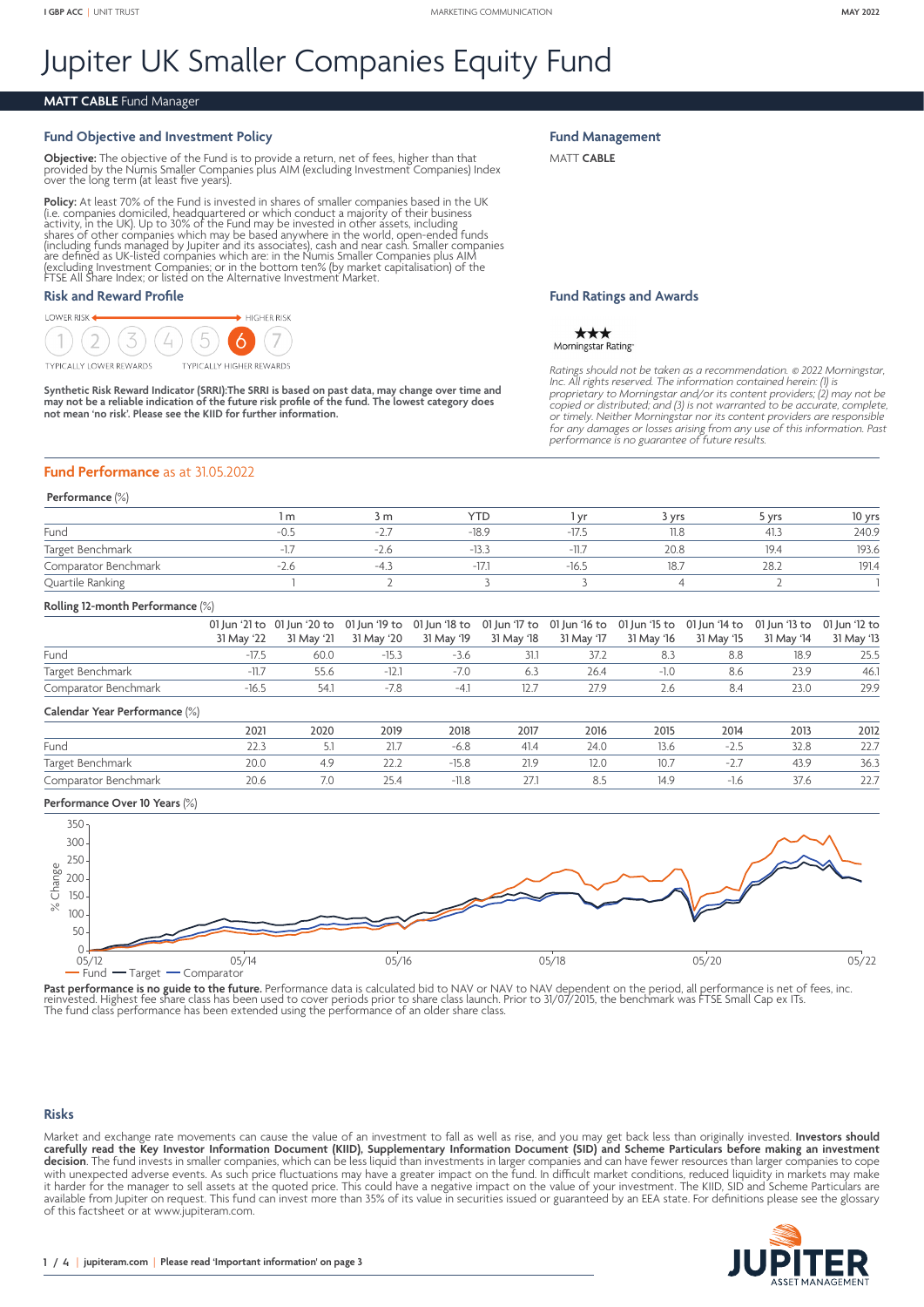## **Fund Holdings** as at 31.05.2022

#### **Top Ten Holdings** (% of net assets)

| Osb Group               | 3.5  |
|-------------------------|------|
| Alpha Fx                | 2.9  |
| Sthree                  | 2.4  |
| Quixant                 | 2.4  |
| K <sub>3</sub> Capital  | 2.4  |
| Jet2                    | 2.3  |
| Keller Group            | 2.3  |
| Serco Group             | 2.2  |
| Alpha Financial Markets | 2.1  |
| Accesso Technology      | 2.1  |
| Total                   | 24.5 |

|  | Industry Allocation (%) |  |
|--|-------------------------|--|
|--|-------------------------|--|

| Total <sup>2</sup>            | 100.0 |
|-------------------------------|-------|
| Cash                          | 7.9   |
|                               | 92.1  |
| Consumer Staples              | 1.0   |
| <b>Real Estate</b>            | 2.5   |
| Energy                        | 3.4   |
| Health Care                   | 3.4   |
| <b>Basic Materials</b>        | 4.5   |
| Telecommunications            | 4.6   |
| Technology                    | 13.5  |
| <b>Consumer Discretionary</b> | 15.1  |
| Financials                    | 17.3  |
| Industrials                   | 26.9  |

*1 Cash includes money market fund instruments. 2 The figures may not equal 100% due to rounding.*

### **Charges and Codes**

|                    | <b>Income Distribution</b> |              |                   | <b>Initial Charge</b> | Ongoing        | Annual<br>Management | Minimum Initial | Minimum Top   |
|--------------------|----------------------------|--------------|-------------------|-----------------------|----------------|----------------------|-----------------|---------------|
| <b>Share Class</b> | Policy                     | ISIN         | <b>Bloomberg</b>  | (max.)                | Charges Figure | Charge (max.)        | Investment      | Up Investment |
| I GBP ACC          | Accumulation               | GB00B3LRRF45 | <b>IPUSCIA LN</b> | $0.00\%$              | 0.99%          | 0.75%                | GBP 1.000.000   | GBP 50.000    |
| L GBP ACC          | Accumulation               | GB0004911870 | <b>JUPUSCI LN</b> | $0.00\%$              | .74%           | 1.50%                | GBP 500         | GBP 250       |
| J GBP ACC          | Accumulation               | GB00BJJQ5X92 | <b>JUKSCIA</b>    | $0.00\%$              | .44%           | 1.10%                | GBP 500         | GBP 250       |

The Ongoing Charges Figure includes the Annual Management Charge and aggregate operating expenses chargeable to the fund. Where the fund invests in other funds, it *includes the impact of the charges made in those other funds. Jupiter does not engage in stock lending. For details of all units and fees and charges, please refer to the Scheme Particulars and Annual Report for each financial year.*

# **Fund Information** as at 31.05.2022

| <b>Product Information</b> |                                                                      |
|----------------------------|----------------------------------------------------------------------|
| Launch Date Fund:          | 01.03.1999                                                           |
| Launch Date Share Class:   | 17.09.2012                                                           |
| Morningstar Category:      | UK Small-Cap Equity                                                  |
| Target Benchmark:          | Numis Smaller Companies plus AIM<br>(excluding investment companies) |
| Comparator Benchmark:      | IA UK Smaller Companies                                              |

# **Price Information**

| Every Business Day in the United<br>Kingdom |  |  |  |
|---------------------------------------------|--|--|--|
| GBP                                         |  |  |  |
| GBP                                         |  |  |  |
| www.jupiteram.com                           |  |  |  |
|                                             |  |  |  |
| <b>GBP 178m</b>                             |  |  |  |
| 69                                          |  |  |  |
|                                             |  |  |  |

**Benchmark Information:** Target benchmark - Numis Smaller Companies plus AIM (Excluding Investment Companies) Index. The Numis Smaller Companies plus AIM (Excluding Investment Companies) Index. The Numis Smaller Companies

**Index and Sector Disclaimer:** This document contains information based on the FTSE All share. 'FTSE®' is a trade mark owned by the London Stock Exchange Plc and is used<br>by FTSE International Limited ('FTSE') under licence by FTSE under licence. FTSE and its licensors do not accept liability to any person for any loss or damage arising out of any error or omission in ICB.

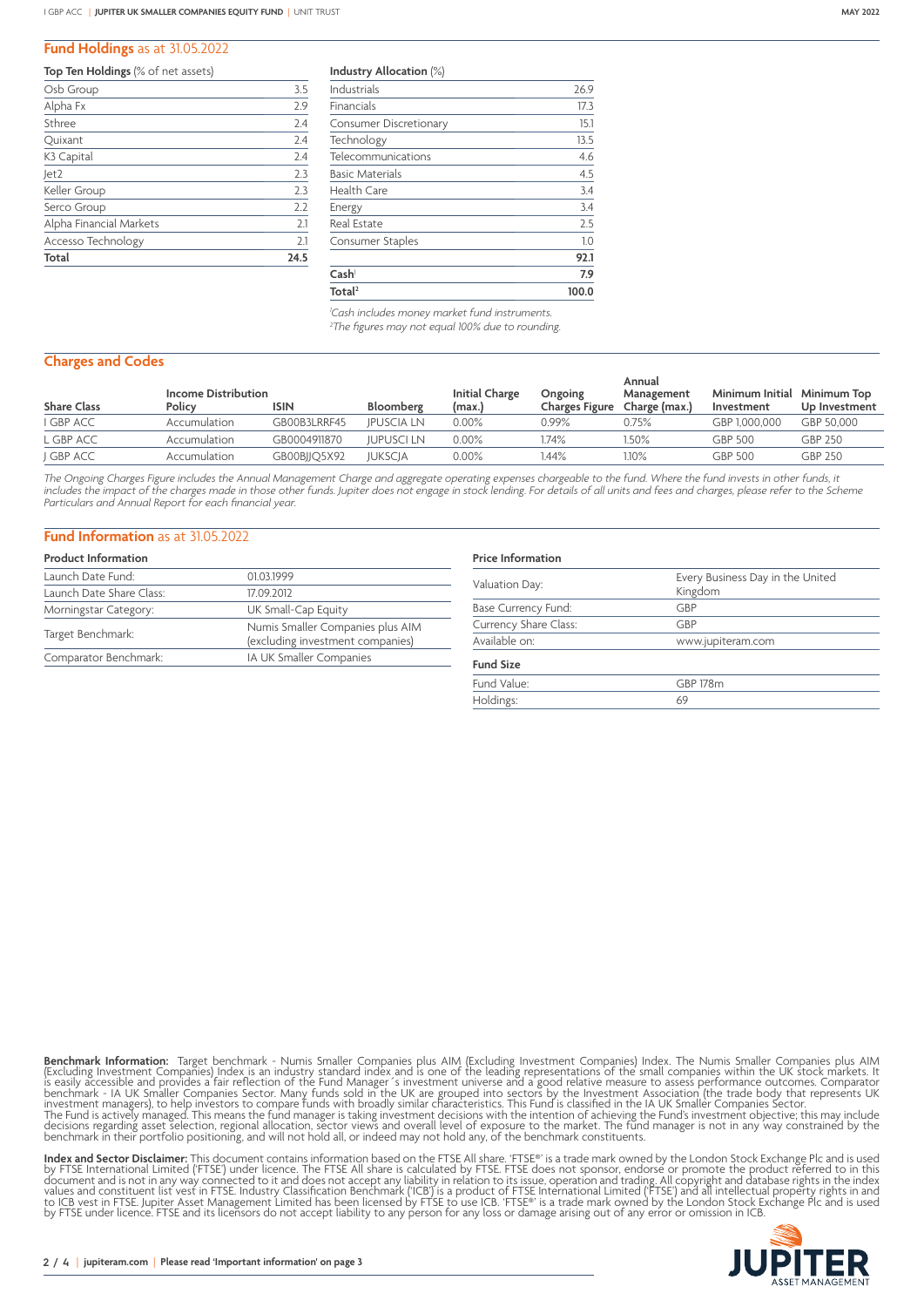**Contact:** Jupiter Unit Trust Managers Limited **Telephone:** 08005614000 **Email:** enquiries@jupiteronline.co.uk **www.jupiteram.com**

**Important information:** We recommend you discuss any investment decisions with a financial adviser, particularly if you are unsure whether an investment is suitable.<br>Jupiter is unable to provide investment advice. Initial